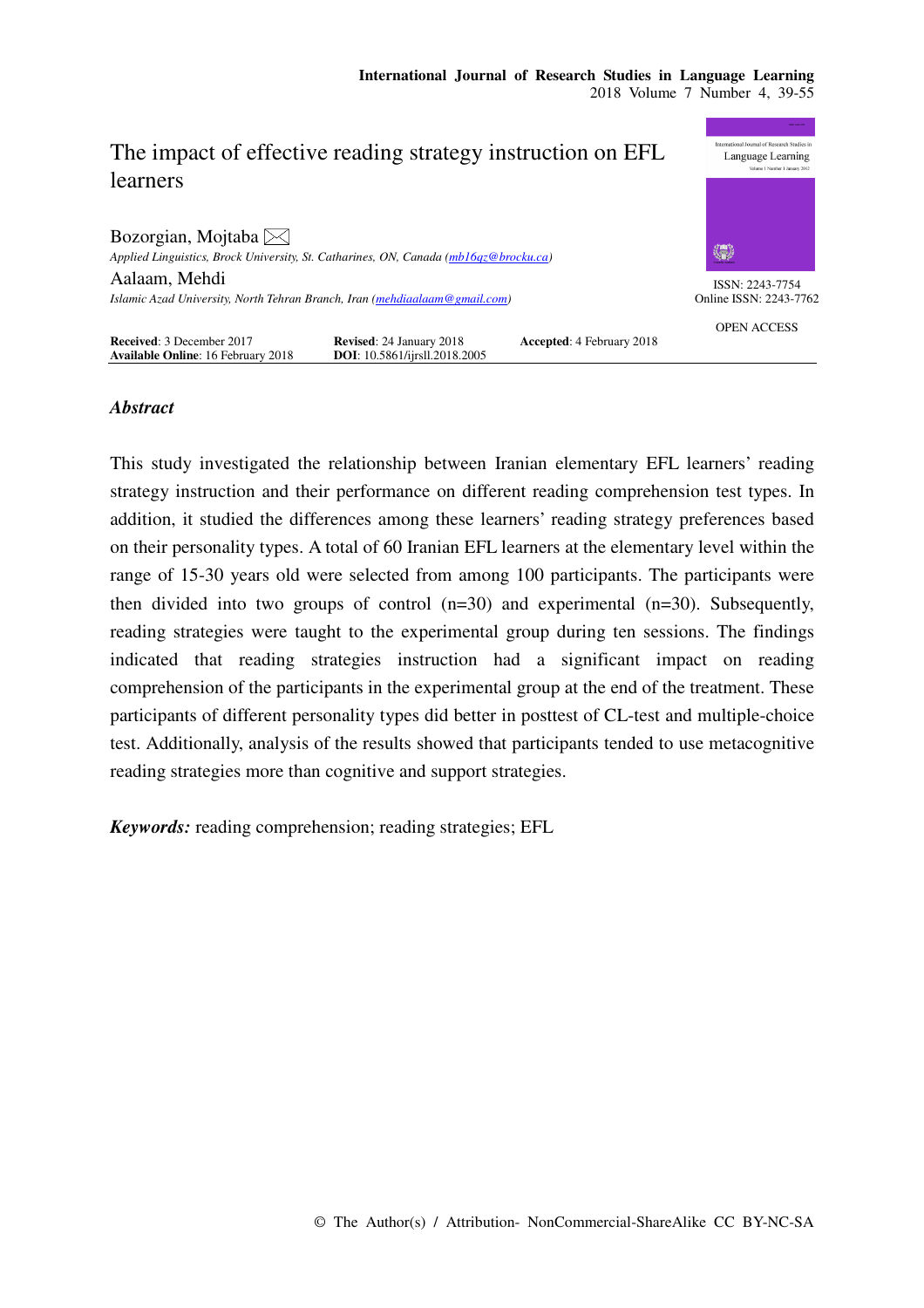# **The impact of effective reading strategy instruction on EFL learners**

### **1. Introduction**

In an educational environment, reading is one of the most crucial skills for acquiring knowledge and gathering information for academic accomplishment and beyond (Alfassi, 2004; Wei, 2005). Besides, reading is a basic and complementary skill in language learning because learners can probably learn to read more easily than they can acquire any other skills, and they "can use reading materials as a primary source of comprehensible input as they learn the language" (Chastain, 1998, p.216). In countries like Iran where English is a foreign language and the amount of language input through listening is limited in most learners' everyday lives, reading is a very important source of input. Therefore, reading is an essential skill that can serve as the basis of the development of the other major skills, such as listening, speaking, and writing. Despite this importance, it is the common experience that most learners fail to read adequately in the foreign language.

During the last two decades, a steady shift has happened in teaching and learning EFL/ESL resulting in the emphasis on the learner and their learning process rather than the emphasis on the teachers and their teaching process (Iverson, 2005). This considerable change has caused a substantial attention to understand what proficient and skilled readers do while reading, including identifying the learning strategies they use and how and under which conditions they use the learned strategies (Garner, 1987; Block, 1992; Sheorey & Mokhtari, 2001).

Positive effect of reading strategies on enhancing reader's comprehension have shown that those who apply these strategies have been found successful readers (Song, 1998; Singhal, 2001). Reading strategies can be helpful in the classroom to assist any learner in learning. Learners can better understand the purpose of reading by giving them tools to assist them with comprehension. Besides, teaching learners how to be active readers and work to comprehend text through active reading strategies before, during, and after the reading process (Gillet, Temple, Crawford, & Cooney, 1990) is the beginning of teaching learners how to think critically and utilize metacognitive skills. The various studies and projects in the field of reading comprehension imply the necessity of instructing learners on how to use these strategies while reading, but the important point is that not all learners use the same strategies and many individual differences, such as motivation and attitude affect the type, number, and frequency of language learning strategies.

One factor which may take a lot of interest is the effect of personality type of the reader on using reading strategies. The great Swiss physician-psychologist, C.G., Jung introduced the theory of "Personality type" first. Later, Katherine Cook Briggs and her daughter, Isabel Briggs Myers, developed Myers-Briggs Type Indicator (MBTI) in 1942. MBTI has become the most trusted and widely used personality inventory. MBTI describes that different people have different personality traits. These people use different ways to approach a task with their own personality traits. According to the theory behind MBTI, people have individual preferences concerning what they pay attention to, how they make decisions, draw conclusions, and how they approach and respond to different tasks (Sharp, 2004).

While researchers have conducted a good number of studies on reading strategies in the English as a foreign/second language field, very little is known about the issue of the relationship between MBTI and learner's use of reading strategies. Another point is that most of the studies in the field of teaching EFL (TEFL) have dealt with language learning strategies (Barfarazi, 2008). The term "language learning strategies" as a general term can be narrowed down to more specific domains, such as reading strategies.

Identification and classification of reading strategies is the result of the emphasis on reading as a cognitive process which caused the development of a different taxonomy of reading strategies. Grabe (1991) subdivided the process of fluent reading into six component skills including "automatic recognition skills, vocabulary and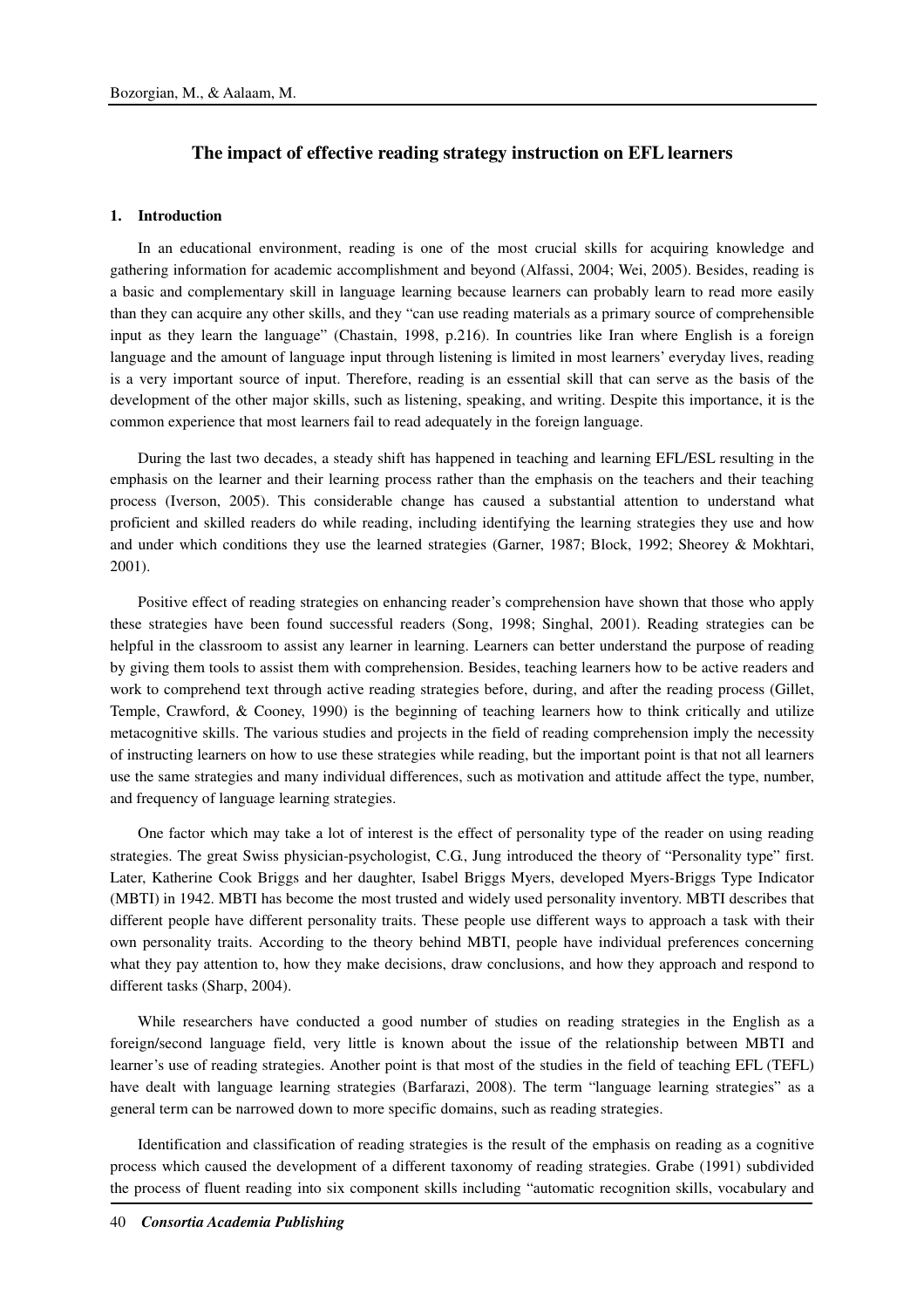structural knowledge, formal discourse structure knowledge, content/world background knowledge, synthesis and evaluation skills/ strategies, and metacognitive knowledge and skills monitoring" (p. 379). According to Auerbach and Paxton (1997), reading strategies can be divided in three categories of "pre-reading, during-reading, and after-reading strategies" (p. 259). Block (1986) identified two levels for reading strategies, namely as 'general comprehension' and 'local linguistic strategies' (p. 472). Brown (2001) also introduced some reading strategies such as identifying the purpose in reading, using graphemic rules and patterns, decoding, using efficient silent reading techniques for relatively rapid comprehension, skimming the text for main idea, scanning the text for specific information, using semantic mapping or clustering, guessing when you are not certain, analyzing vocabulary, distinguishing between literal and implied meaning as well as capitalizing on discourse markers to process relationships (p. 306). Furthermore, Abbot (2006) specified bottom-up and top-down processing in his classification of reading strategies during his investigation of Arabic and Mandarin EFL learners' reading strategy use. Finally, Mokhtari and Reichard (2002) classified reading strategies into three categories, namely, metacognitive, cognitive, and support strategies (p. 249). Mokhtari and Reichard's (2002) classification of reading strategy was employed in this study to train the Iranian EFL learners to make best choices in reading strategy use.

An increasingly common view in the research literature is that reading is essentially divided into two components: decoding (word recognition) and comprehension (Gough, Ehri, & Treiman, 1992). It is common to make a distinction between the process of reading and the result of that process as a product, which means what one has understood. Whereas, the process is what is meant by reading proper, the interaction between a reader and the text. During that process, presumably, many things are happening. The process is likely to be dynamic, variable and different for the same reader on the same text at a different time or with a different purpose in reading. According to Alderson (2000), product approaches to reading have been unfashionable in recent years as research efforts concentrated on understanding the reading process. However, a great deal of research into reading earlier this century used essentially product approaches to reading, and much research into the effect of linguistic variables still concentrates on the product of reading (pp. 3-5).

The complexity of reading comprehension presents challenges for assessment, especially as many of the cognitive processes that contribute to reading comprehension are hidden and therefore cannot be directly observed or measured. Hence, relying on only one method to test reading comprehension is not advised. According to Khoshsima and Pourjam (2014), "no single test method can fulfill all the varied purposes for which we might test" (p. 19). These researchers found that the reading comprehension of those students who took cloze tests and open-ended questions differed significantly from those of the students who took traditional way of teaching reading comprehension, namely multiple-choice technique.

# *1.1 Reading Comprehension Test Type*

There are some common techniques for reading comprehension as follow:

- According to Alderson (2000), cloze tests are typically constructed by deleting from selected texts every nth word (n usually being a number somewhere between 5 and 12) and simply requiring the test-takers to restore the word that has been deleted.
- Multiple choice questions are common device for testing learners' text comprehension. They allow testers to control the range of possible answers to comprehension questions, and to some extent to control the learners' thought processes when responding (Munby, 1968).
- $\triangleright$  Multiple matching in which there are two sets of stimuli that the examinees should match against each other. For example, matching headings for paragraphs to their corresponding paragraph or titles of books against extracts form each book (Alderson, 2000, p. 215).
- $\triangleright$  C-tests are based upon the same theory of closure or reduced redundancy as the cloze test. In C-tests,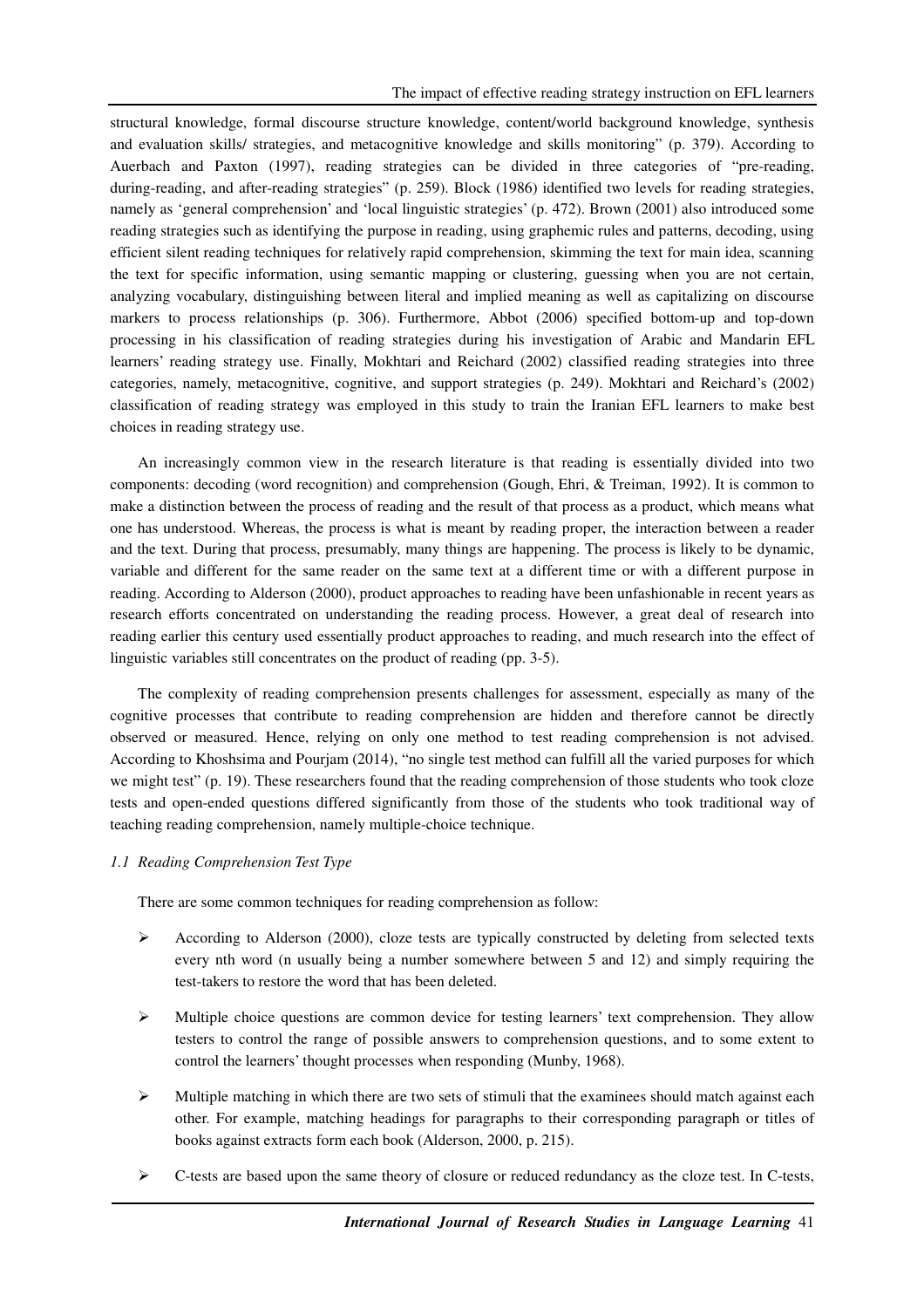the second half of every second word is deleted and has to be restored by the reader (Klein-Braley, 1985).

Mousavi (2002) introduced Cl-test modifying the cloze procedure. It consists of four or five short texts in which half the letters of every other word are deleted, and the examinees receive credit for exact restorations. Since reading comprehension is a complex balance between recognizing printed symbols and internally interpreting the meaning behind the symbols, comprehension abilities vary among the individual learners. Reading comprehension also varies within the individual reader due to several factors. Educators can help their students strengthen their reading comprehension levels by knowing the factors that influence the readers' ability to understand what they have read. These factors are divided into two groups, namely internal factors (e.g., interest and motivation; strength as a reader; personality) and external factors (e.g., complexity of the piece, environmental influences, importance of the consequences).

The importance of the reason behind the reading task can also influence the students' ability to understand the material. Testing, classwork, or homework situations have greater consequences than reading for pleasure. Some students will react positively in testing and school situations, while others will be overwhelmed by the pressure to perform to a certain standard. Students suffering this anxiety may rush through the reading or not fully understand the instructions, resulting in confusion and poor comprehension of the material. Other students may force themselves to focus on the reading more closely, and be better able to comprehend it.

According to the explanation and clarification above, in order to examine the learners' personality type and reading strategies, the Myers-Briggs Type Indicator, Form M (MBTI-M) was used in this study. There are some strengths and weaknesses in the reliability and validity of the MBTI Form M according to Quenk (2000) as followings. The strengths are: (1) Its internal consistency is improved and also there exists test-retest reliabilities on all scales; (2) This form estimates the best fit type accurately; (3) There is a manual in which validity information accentuates research that studies the validity of whole types; and (4) There is a strong support by the data presented in the manual for type dynamics and the distinctiveness of the 16 types. The weaknesses are: (1) The time periods for the test-retest are short and the data yielded are based on small samples; (2) Larger samples would be suitable to best fit type with form M; (3) In order to do research on all16 types, one requires larger samples and a precise understanding of the MBTI theory; (4) Correlational studies of the four dichotomies are not as difficult as dynamics-oriented research techniques and results; and (5) The database of Form M which is available for research is a limited database (p. 94).

#### *1.2 The Myers-Briggs Type Indicator*

Education is one of the various disciplines in which research has been done using the Myers-Briggs Type Indicator (MBTI). According to the Myers-Briggs Type Indicator (MBTI) instrument's publisher CCP, Inc. (Consulting Psychologists Press), the MBTI tools are available all over the world in 30 languages and it is claimed to be the most widely used personality inventory in the world (Consulting Psychology Press home page, http:// www.cpp.com/). An updated version of the MBTI instrument is Form M which is used for its construct validation to guarantee true score correlations with preference choices on each paired scale (Lucas, 2007). The MBTI Form M which is used for this study contains 93 items. This form is intended for 14-year-old people and upwards. The form is easy to complete, score and explain. It takes fifteen to twenty minutes to complete (Lucas, 2007). The form is divided into three parts. Part I consists of 26 questions in which the subject should select an answer from two choices that show mostly how he/she usually feels or acts. Part II contains 32 word pairs and the subject is asked to choose the word in each pair that fits him/her more. Part III includes 20 questions, where the respondent is asked to select the answer that tells how he/she usually feels or acts. Part IV includes 15 word pairs and the participant should select the word in each pair that appeals to him/her more.

*Reliability and Validity of the MBTI -* In this study, the researcher used the Persian version of the MBTI. The internal consistency of Persian translation was investigated by Bahri (2003). In order to do so, he used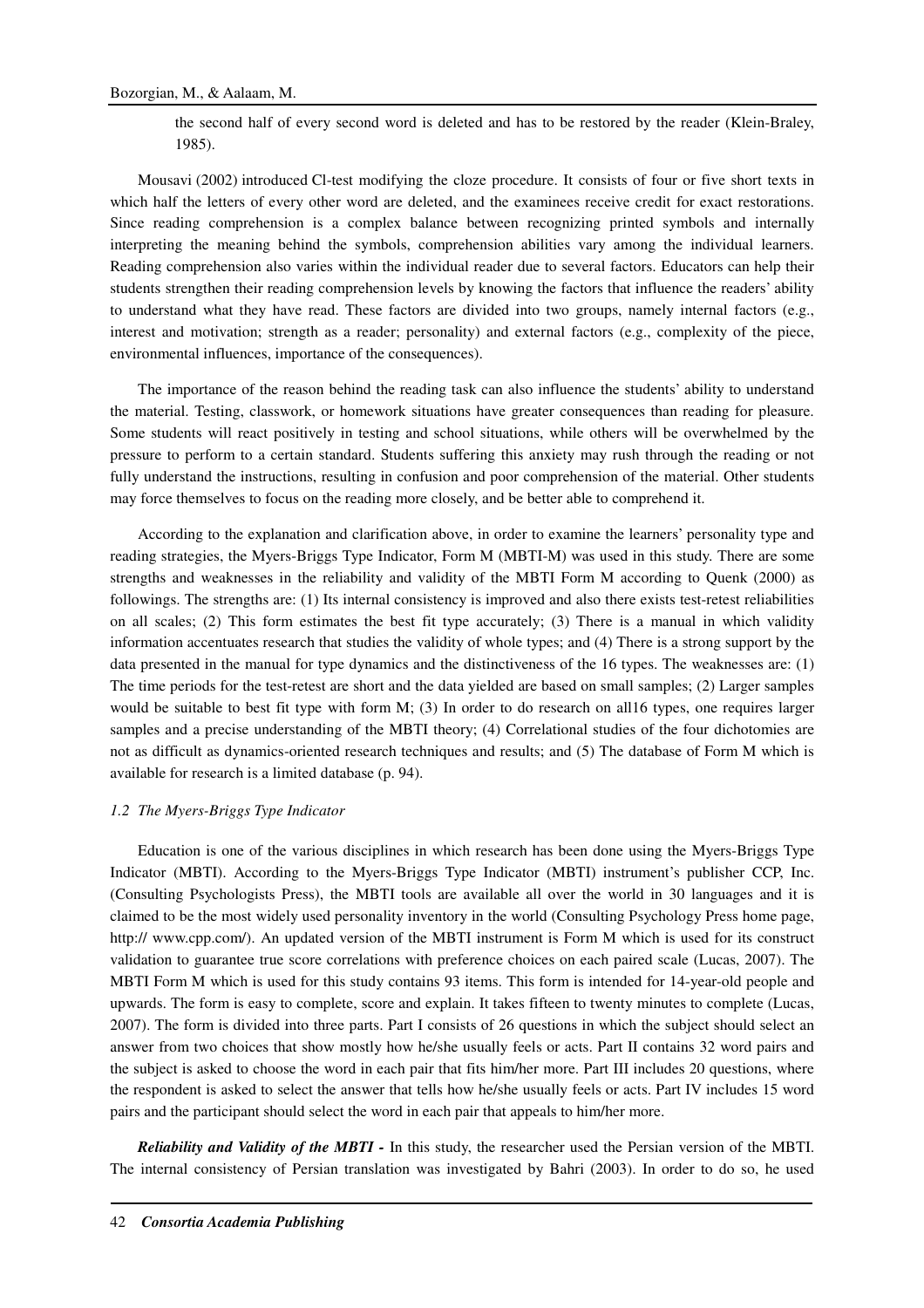Cronbach's Alpha coefficient of reliability, and he found results that "were quite satisfactory for three of four bipolar scales of the instrument, namely: EI=.83%; TF=.86%; JP=.84%. The only alpha value which was below .80% was the SI scale (.65%). Bahri (2003) also investigated the construct validity of the MBTI. He ran a factor analysis by using Principal Component Analysis (PCA) and Principal Axis Factoring (PAF) techniques. He found some results which showed the extraction of four factors for the MBTI. "This evidence proves the MBTI developers claim that the test measures four bipolar scales of personality "(Bahri, 2003, p. 62).

### *1.3 Personality Type and Its Implications to Education*

Personality type theory has various implications for training and education (Lucas, 2007). Personality type theory with its organized method helps to reach educational and training goals while being effective for the individual learners as well. Teachers can make better lesson plans and teaching methods when they have adequate knowledge about type. This way they can also choose activities which motivate learners according to their preferences. When personality types are associated with MBTI the information they yield helps learners to understand how to reach optimal learning, what they need to gain comprehension and also what a good presentation needs.

In order to define appropriate curriculum and instructional models and programs, knowledge of all type of dynamics and needs of personality types is considerably helpful. In most pedagogical situations, there are various mixed types and subdivision of groups according to their preference; what an instructor or a designer should do is to provide information in a way that all learners are involved. For example, an instructor should notice that learners are a combination of sensors and intuitive, and then he or she should make sure that a plan with organized items are presented for the sensors and a general picture of instructional programs' progression is provided for the intuitive. Furthermore, instructors should be conscious and concerned about learners' personality types without bias so that instructors will have better understanding of the methods the learners use. Personality type theory has various implications for training and education (Lucas, 2007). Teachers can make better lesson plans and teaching methods when they have adequate knowledge about type. This way they can also choose activities which motivate learners according to their preferences.

### *1.4 Statement of the Problem*

The focus of this study was to examine the effect of explicit strategy instruction on reading comprehension achievement and also the relationship between the learners' personality types and their reading comprehension. Reduction of attention in reading comprehension skills affected a large number of learners while learning a foreign language. There are various factors that contribute to this reduction in reading comprehension. These factors include difficulties in learning reading skills, limited exposure to materials, and lack of effective instruction on techniques and strategies for approaching forms of higher level reading (Drucker, 2003; Mohr, 2004; Simmons, 1989; Snow, 2003).

This study contributed to the body of knowledge needed to address the issue of how explicit reading strategies instruction impacts the reading comprehension achievement of Iranian EFL elementary learners. At the same time, it should also be taken into consideration that just providing EFL learners with a list of reading strategies is not enough for them to become successful foreign language readers. Moreover, because everyone has his or her learning preference, in order to become motivated and selective strategy users, EFL learners need to self-regulate or self-monitor their reading strategy use (Anderson, 1991; Chamot, 2005). One factor which can take a lot of attention is the effect of personality type on learners' learning and achievements. As Myers, McCaulley, Quenk, and Hammer (1998) stated, when learners are forced into an environment that is out of their chosen preferred area, "it can discourage them by reinforcing activities that are less satisfying, less comfortable, and less motivating" (p. 28).

It is easy for teachers to choose one form of instructional method over another; however, if a teacher's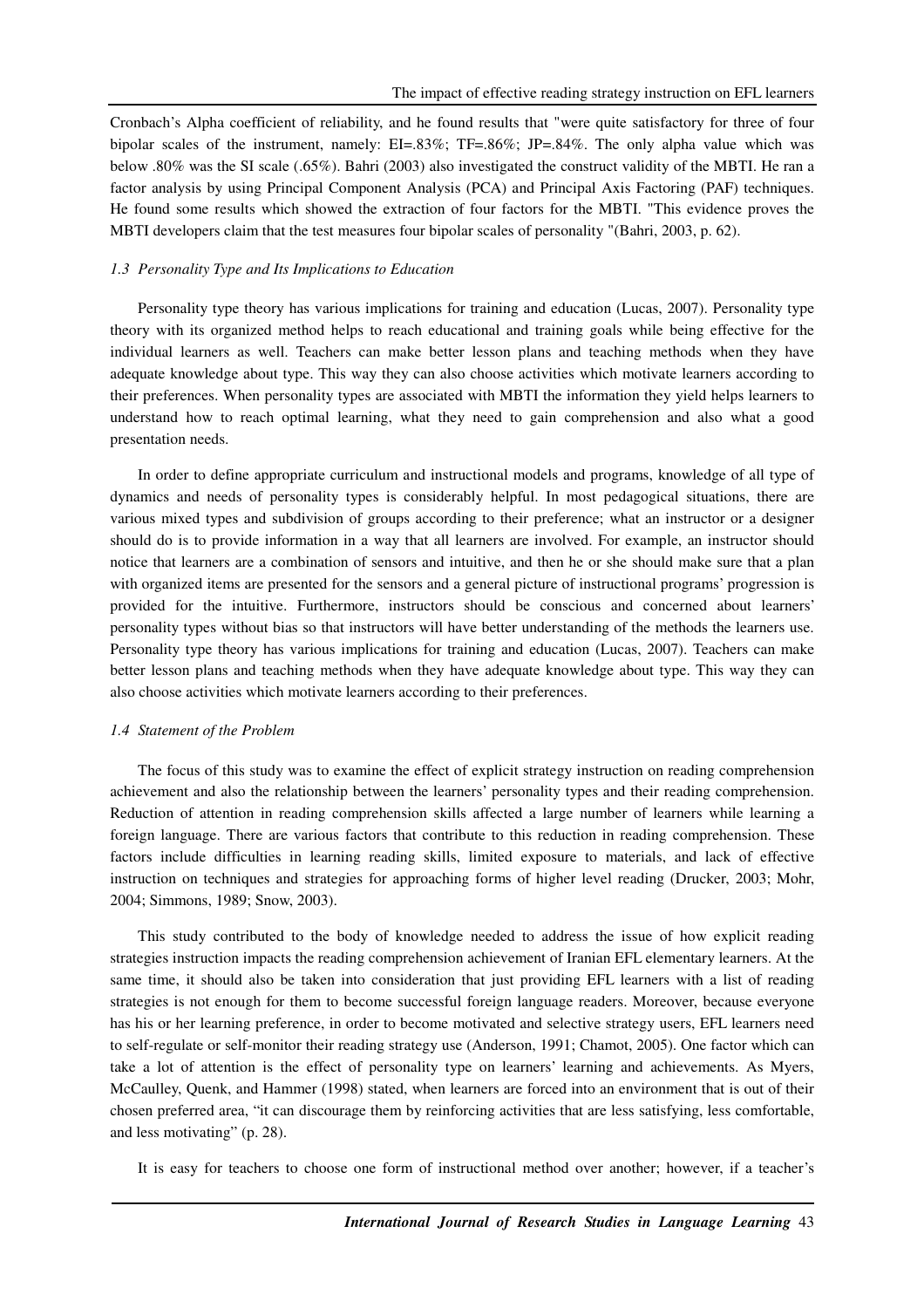chosen method of instruction or lack of motivation on the part of the learner is not compatible with the preference of a learner, then frustration or lack of motivation on the part of the learner is likely to result. If learners are withdrawing from the course material because of frustration, then success for the learner is nearly impossible (McGregor, 1997). Therefore, "An effective teacher knows how to support intrinsically motivated learners and seeks ways to provide extrinsic motivation to learners who need it" (Stronge, 2002, p. 18).

The MBTI provides information related to orientation of energy, processing of information, making decisions, and orientation to the outer world. For example, some teachers and learners are reserved while others are more outgoing. Likewise, there are learners and teachers who thrive in a structured learning environment while others prefer more freedom. MBTI explains these behaviors (McGregor, 1997). While research studies have examined the relationship between learning style and personality type, few have examined the relationship between reading strategies instruction and personality types of learners on their performance on reading comprehension test types. Thus, this research study examined this relationship to provide useful information for both teachers and learners.

### *1.5 Significance of the study*

This study is significant primarily because it investigated not only what strategies EFL learners use when they read in English, but also provided insights on their actual use of those strategies to improve reading comprehension. Moreover, it helped teachers better understand different types of difficulties their learners encounter during the reading process so that they can address them accordingly. Apart from the aforementioned pedagogical implications, learners themselves also learned to benefit from the findings of this study by reflecting on their own reading experience. They learned more about the effectiveness of strategies and apply them to remove comprehension difficulties. Furthermore, examining EFL learners' strategy use raised learners' metacognitive awareness of some useful reading strategies they might not have come across before.

This study also aimed at what reading strategies to teach and how to teach them. It investigated whether teaching reading strategies in class influences EFL learners' performance on different reading comprehension test types. All learners do not use the same strategies while reading and there are many individual differences that could affect their use of these strategies. One of such differences is the personality type of the learners.

This study would be beneficial for both teachers and learners in increasing the awareness of how personality type may have an impact on the use of reading strategies. One of the outcomings of such awareness was the increase of motivation for learning on the part of learners. By understanding their personality type and their preferred reading strategies, learners could work on the development of those reading strategies that they felt less easy with. For teachers, such awareness could help to incorporate personality type into strategy training. Strategy training along with personality type awareness of the learners would help teachers to find which kind of strategies to teach and how to work with learners of different personality types.

#### **2. Methodology**

The aim of this study is to determine whether there is any significant differences between Iranian EFL learners' reading comprehension to whom reading strategies are instructed and those to whom the strategies are not instructed. This study also intends to solicit the participants' performance on different reading comprehension tests, such as cloze-test, cl-test. In addition, the participants' reading strategy preferences were investigated based on their personality types.

#### *2.1 Research questions*

The following research questions were formed concerning the effectiveness of explicit reading strategies instruction and their relationship with personality types of learners, and their performance in different tests of reading comprehension.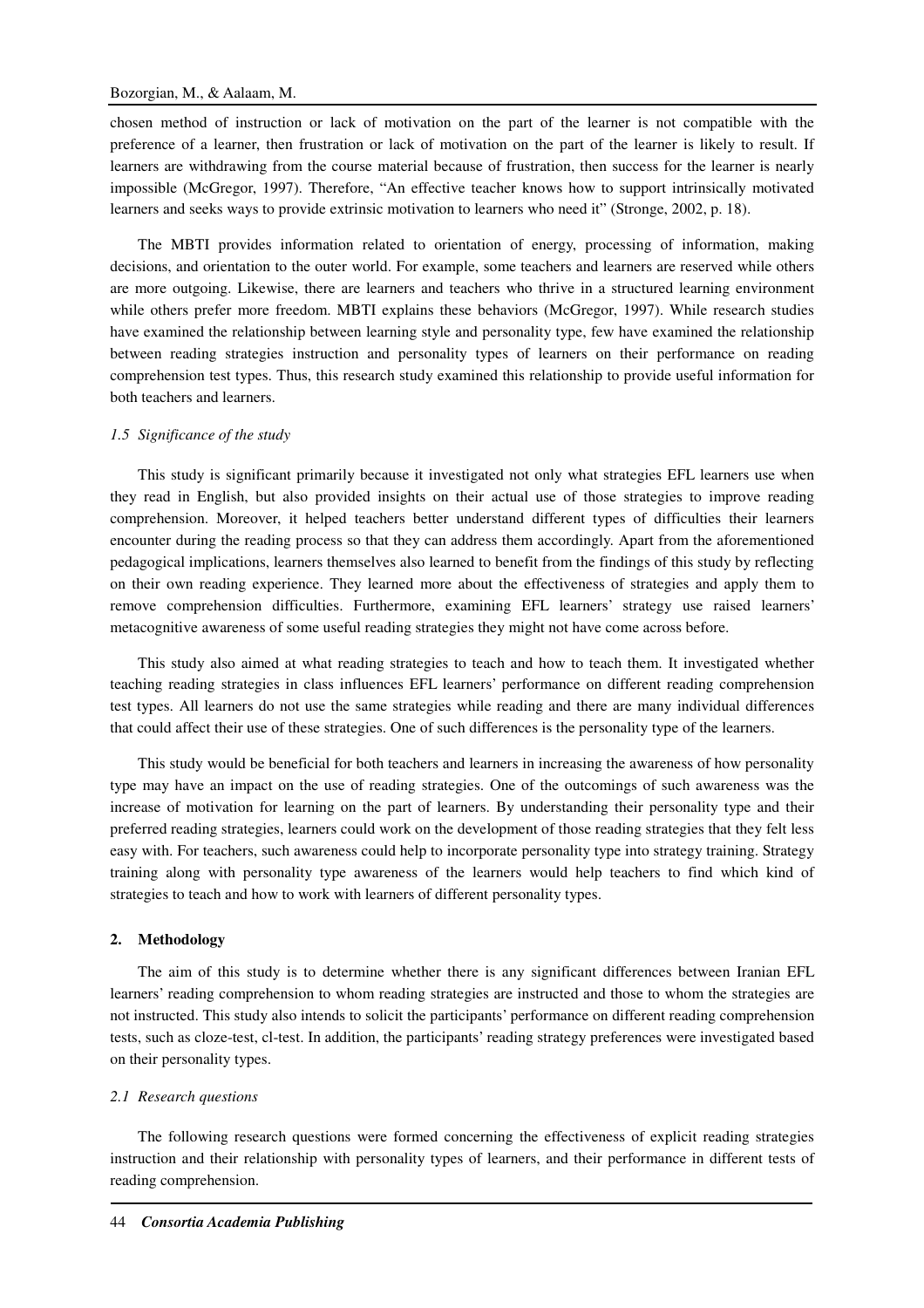- Is there any statistically significant difference between reading comprehension of those learners to whom reading strategies are instructed and that of those uninstructed?
- $\triangleright$  Is there any statistically significant relationship between the learners' reading comprehension and their personality types?
- What are the reading strategies preferred by EFL learners of different personality types?
- $\triangleright$  Is there any statistically significant relationship between strategic and nonstrategic readers' reading comprehension in different test types?
- What kinds of reading strategies do EFL learners mostly utilize?

#### *2.2 Hypotheses*

In order to investigate the aforementioned research questions empirically, the following four null hypotheses were formed:

- $\blacktriangleright$  **H<sub>0</sub>** 1. There is no statistically significant difference between reading comprehension of those learners to whom reading strategies are instructed and that of those uninstructed.
- $H_0$ **2.** There is no statistically significant relationship between the learners' reading comprehension achievement and their personality types.
- $\blacktriangleright$  **H<sub>0</sub>3.** There is no statistically significant difference in the reading strategies preferred by EFL learners of different personality types.
- **H04.** There is no statistically significant relationship between strategic and nonstrategic readers' reading comprehension in different test types.
- $\triangleright$  **H<sub>0</sub>5.** There is no statistically significant difference between the types of reading strategies EFL learners mostly utilize.

#### *2.3 Participants*

A total of one hundred Iranian EFL adult learners at the elementary level within the age range of 15-30, studying at a private English language institute in Iran voluntarily participated in the first phase. The students had been learning English for about one and a half years. Persian is their native language and they had never been to an English-speaking country. The participants were informed of the study and the procedures of the research. To ensure the participants' homogeneity, the Key English Test (KET) was administered. Then, this total number of participants were reduced to a final number of 60 participants after homogenizing them based on their language scores. Finally, the participants were randomly assigned to two groups of 30 participants in each group, namely experimental and control group.

#### *2.4 Instrumentation*

In order to carry out this study, the following instruments were utilized: (a) KET was administered to a group of participants to make sure about their homogeneity. It consists of items assessing four language skills, and components; (b) a series of reading comprehension tests, including close-test, cl-test, c-test and z-test were administered to both experimental and control group to find out the participants' performance on various test types. (C) the two self-reported inventories, namely The Myers-Briggs Type Indicator and Form M (MBTI-M) were used to determine the personality type of the participants; (d) Mokhtari and Reichard's (2002) Reading Strategies Questionnaire (RSQ) was administered to assess participants' use of reading strategies.

## *2.5 Reading Strategies Questionnaire*

There are different reading strategies questionnaires available. From among them, Mokhtari and Reichard's (2002) Reading Strategies Inventory was used because its theoretical basis seemed more comprehensive than others to the researcher. This questionnaire includes 38 items on a five-point Likert scale. It is divided into three groups each of which matches with one of the three reading strategy types indicated by Mokhtari & Reichard (2002): (a) metacognitive strategies (items 1 to 13), (b) cognitive strategies (item 14to 30), and (c) support strategies (items 31to 38). Each item in the questionnaire is quantified with a score. "always" being associated with value of 1, "often" 2, "sometimes" 3, "rarely" 4, and "never" 5. In this way each respondent receives a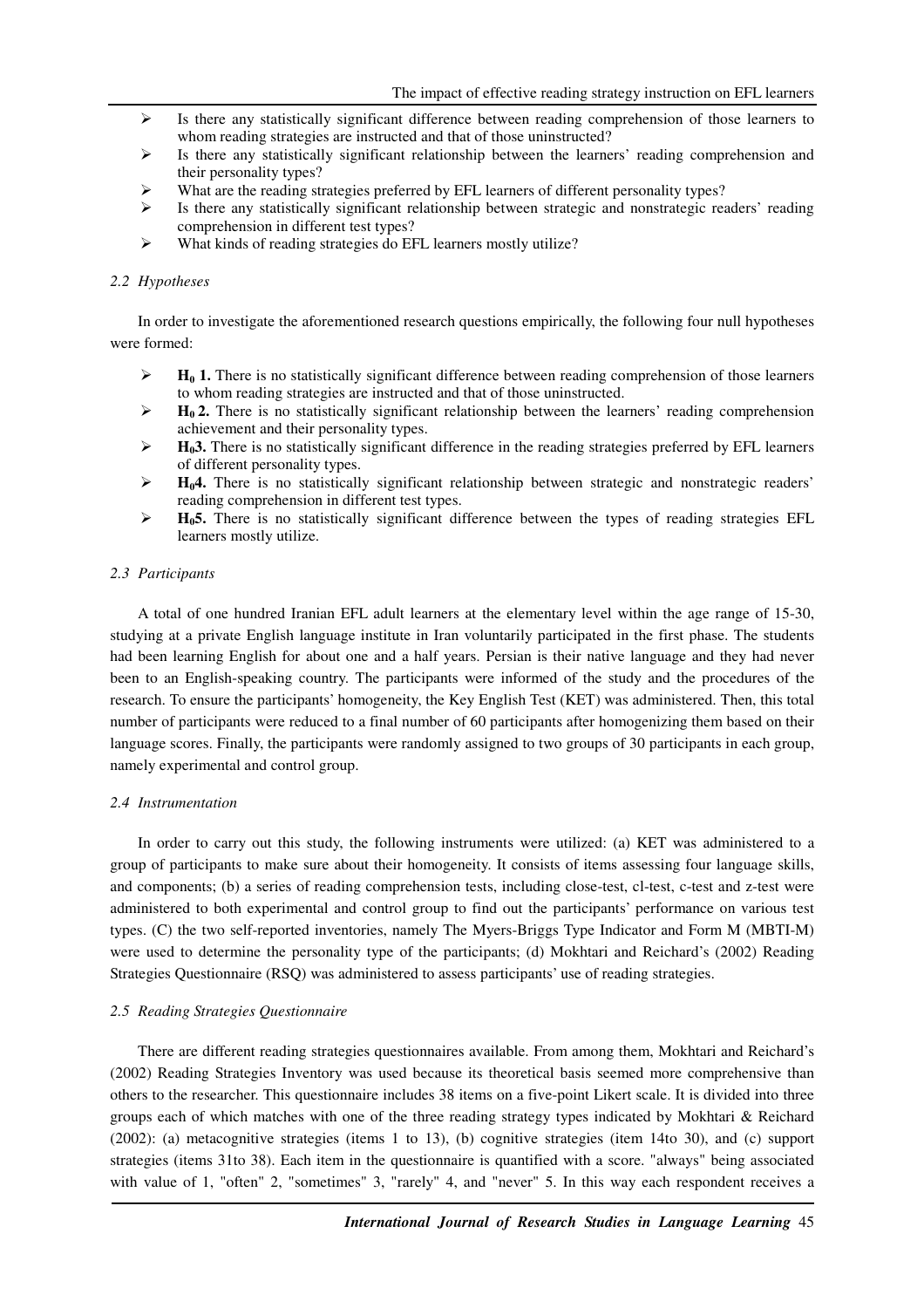separate score for metacognitive, cognitive and support strategies. The interpretation of the scores was adopted from Mokhtari and Reichard (2002) which is based on Oxford's (1990) suggestion for language learning strategy usage. Three levels of strategy use are suggested, that is high (mean of 3.5 or higher), moderate (mean of 2.5 to 3.4), and low (2.4 or lower). The average for each category in the questionnaire shows which group of strategies (i.e., metacognitive, cognitive and support strategies) learners use most or least when reading. Saadinam (2004) translated and validated this questionnaire. In order to qualify the questionnaire with face, content, and construct validity, Saadinam reviewed literature and empirical research on reading strategies and considered the wording, format, and content of the questionnaire. She used Cronbach's alpha to establish the internal reliability of the questionnaire and obtained reliability coefficient of .77 which is of quite high value. She administered the questionnaire twice on the same group with an interval time of about two weeks. She did so because she wanted to compute the test-retest reliability and arrived at the Pearson Correlation of .80.

## *2.6 Materials*

One of the materials used in this study is the "American English File" book in elementary level. *American English File* offers updated content in every unit, additional grammar practice at the back of the book it provides opportunities to develop speaking and listening skills while including reading passages in each unit. *American English File* features contemporary topics and a strong focus on both accuracy and fluency. Its successful multi-skills syllabus integrates themes, grammar, functions, vocabulary, reading passages and specially pronunciation. The underlying philosophy of the course remains that language is best learned when it is used for meaningful communication. Written in American English, *American English File* reflects the fact that English is the major language of international communication and is not limited to any one country, region or culture. This book was used as the main textbook for the participants of the study. The collection of reading strategies taught were selected from Mokhtari and Reichard's (2002) inventory; namely, cognitive, metacognitive and support strategies. These strategies were instructed to the participants during 10 sessions of their 20-session course (from session 4 to 13). Having taught each strategy, the researcher tried to help learners apply it to some new tasks, so that they could be able to use an inventory of reading strategies skillfully at the end of the course. Table 1 depicts the plan for each session.

## **Table 1**

| Sessions |                    | Introducing three reading strategies in general                               |  |  |  |
|----------|--------------------|-------------------------------------------------------------------------------|--|--|--|
| 4        |                    | Setting purpose for reading; Previewing text before reading; Checking how     |  |  |  |
|          |                    | text content fits purpose; Noting text characteristic                         |  |  |  |
|          | Metacognitive      | Determining what to read; Using text features (e.g. tables); Using context    |  |  |  |
|          | strategies         | clues; Using typographical aids (e.g. italics)                                |  |  |  |
| 6        |                    | Predicting or guessing text meaning; Confirming predictions, and reviewing    |  |  |  |
|          |                    | the whole process                                                             |  |  |  |
|          |                    | Using prior knowledge; Reading aloud when text becomes hard; Reading          |  |  |  |
|          |                    | slowly and carefully; Trying to stay focused on reading                       |  |  |  |
| 8        |                    | Adjusting reading rate; Paying close attention to reading; Pausing and        |  |  |  |
|          | Cognitive          | thinking about reading;                                                       |  |  |  |
| 9        | <b>Strategies</b>  | Visualizing information; Evaluating what is being read; Resolving conflicting |  |  |  |
|          |                    | information:                                                                  |  |  |  |
| 10       |                    | Rereading for better understanding; Guessing meaning of unknown words,        |  |  |  |
|          |                    | and reviewing the whole process                                               |  |  |  |
| 11       |                    | Taking notes while reading; Underlining information in text; Using reference  |  |  |  |
|          |                    | materials                                                                     |  |  |  |
| 12       | Support strategies | Paraphrasing for better understanding; Asking oneself questions, and          |  |  |  |
|          |                    | reviewing the whole process                                                   |  |  |  |

*Mokhtari and Reichard's (2002) reading strategy*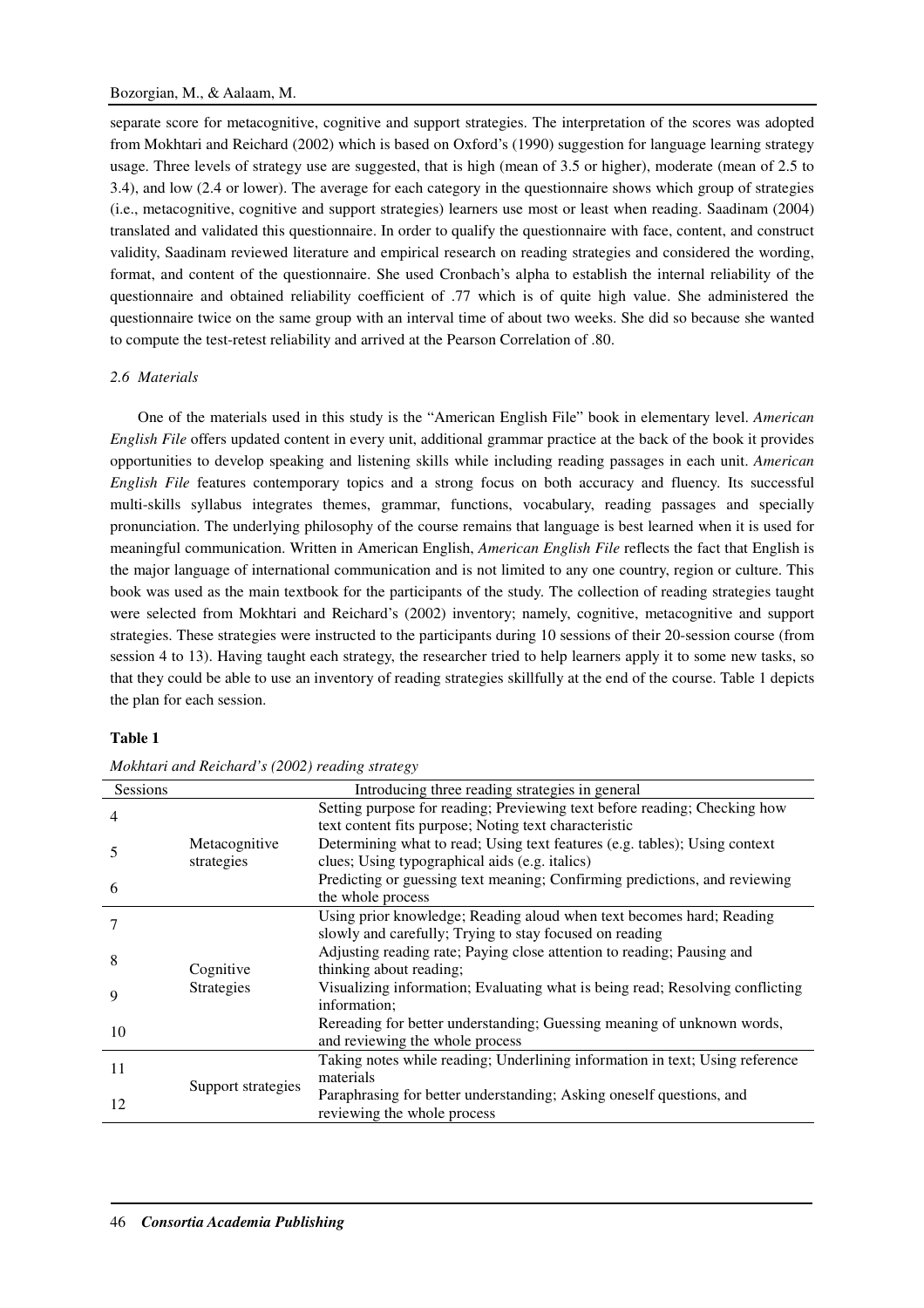## **3. Results**

# *3.1 KET Results*

Before the instruction of reading strategies as a treatment, the two groups took KET test to be checked in terms of their language proficiency. The result of KET showed there was no significant difference in their language proficiency [experimental M=37.90, SD 11.40, control M=40.33, SD=9.99 with t(58)=-.879 *p*=.383].

## *3.2 Normality of the Distribution*

In order to check out whether normality of the distribution in this study, one-sample Kolmogorov-Smirnov  $(K-S)$  test with a set significance level of  $p=.05$  was run on each of the tests. As shown in the table 2, the results of K-S test indicated the data is normally distributed.

### **Table 2**

| One-sample Kolmogorov-Smirnov Test for Pre and Post CL, Cloze, and MC Tests |  |  |  |
|-----------------------------------------------------------------------------|--|--|--|
|                                                                             |  |  |  |

|           |          |                  | Kolmogorov-Smirnov <sup>a</sup> |      |                  | Shapiro-Wilk |      |  |
|-----------|----------|------------------|---------------------------------|------|------------------|--------------|------|--|
|           |          | <b>Statistic</b> | df                              | Sig. | <b>Statistic</b> | df           | Sig. |  |
|           | Pretest  | .152             | 60                              | .421 | .952             | 60           | .392 |  |
| CL        | Posttest | .172             | 60                              | .541 | .908             | 60           | .531 |  |
| Cloze     | Pretest  | .139             | 60                              | .602 | .861             | 60           | .581 |  |
|           | Posttest | .178             | 60                              | .289 | .931             | 60           | .238 |  |
|           | Pretest  | .109             | 60                              | .076 | .953             | 60           | .068 |  |
| <b>MC</b> | Posttest | .177             | 60                              | .309 | .930             | 60           | .241 |  |

*Note*. <sup>a</sup>Lilliefors Significance Correction

#### *3.3 Reliability*

In order to come up with an index of reliability, Cronbach alpha was calculated for the Myers-Briggs Type Indicator (MBTI) and the Reading Strategies Inventory. The obtained reliability index for the first questionnaire was .89. And, the obtained index of the reading strategy inventory was .91. The results are shown in Tables 3 and 4.

## **Table 3**

*Reliability Statistics for MBTI* 

| Cronbach's Alpha | Cronbach's Alpha Based on Standardized Items | N of Items |
|------------------|----------------------------------------------|------------|
| .896             | .895                                         | 93         |
| Table 4          |                                              |            |

#### *Reliability Statistics for Reading Strategies Inventory*

| Cronbach's Alpha | Cronbach's Alpha Based on Standardized Items | N of Items |
|------------------|----------------------------------------------|------------|
| .916             | .913                                         |            |

### *3.4 Analysis of the Research Questions*

The first research question was: "Is there any statistically significant difference between reading comprehension of those learners to whom the strategies are instructed and that of those uninstructed?"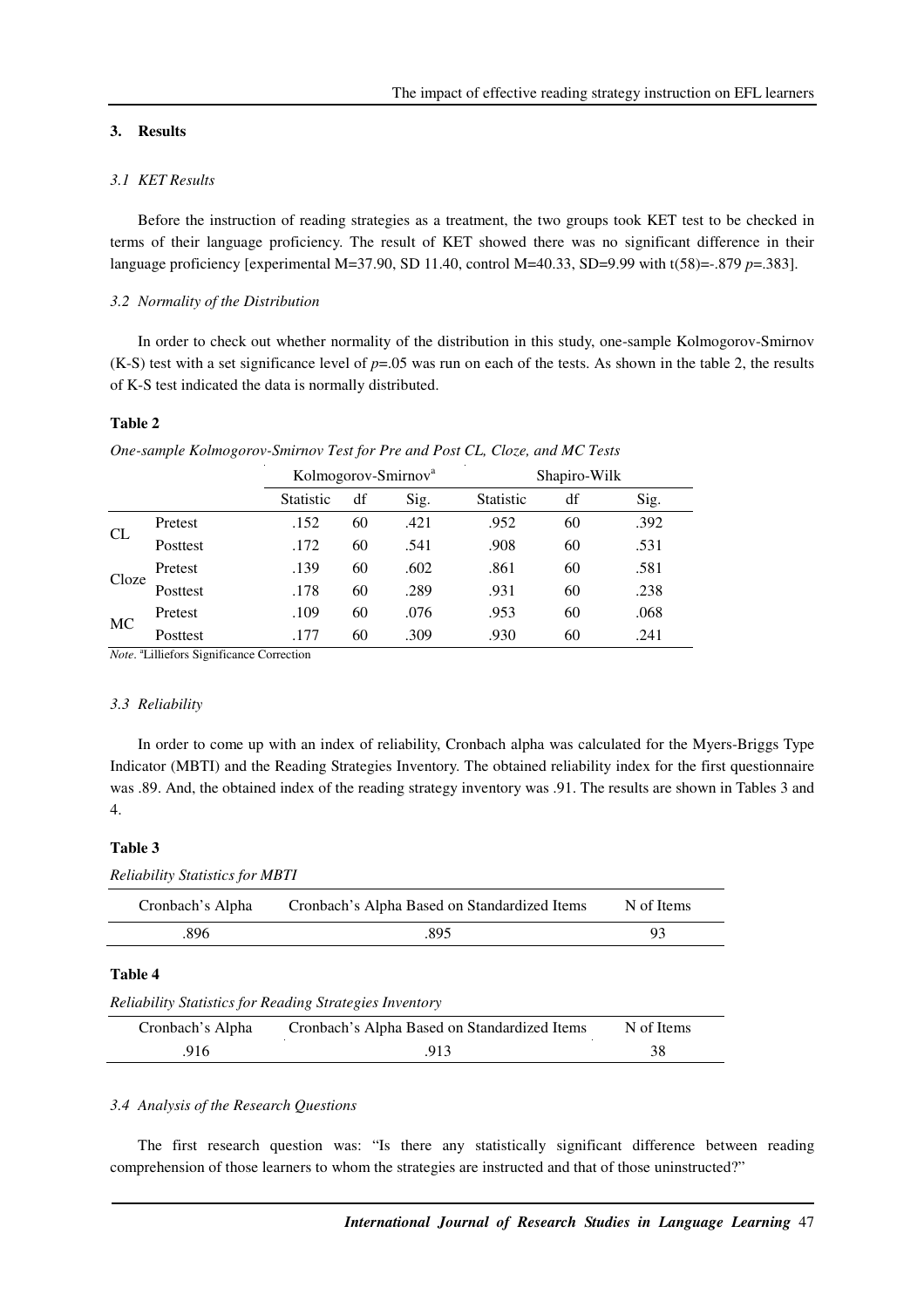## Bozorgian, M., & Aalaam, M.

 The researcher went through a t-test analysis to compare the mean score of the experimental group with that of the control group in three reading comprehension test types. Table 5 indicates that the mean score in CL, Cloze, and MP reading comprehension tests are all higher than those of the control group

### **Table 5**

| Group Bunishes for OB, Cloce, and the Redding Comprehension Fost Fests |                    |    |       |       |      |  |  |  |
|------------------------------------------------------------------------|--------------------|----|-------|-------|------|--|--|--|
|                                                                        | Groups             | n  | Mean  | SD    | SE   |  |  |  |
| CL post                                                                | experimental group | 30 | 17.00 | 1.554 | .284 |  |  |  |
|                                                                        | control group      | 30 | 13.73 | 1.893 | .346 |  |  |  |
| Cloze post                                                             | experimental group | 30 | 17.00 | 1.287 | .235 |  |  |  |
|                                                                        | control group      | 30 | 14.87 | 2.583 | .472 |  |  |  |
| MC post                                                                | experimental group | 30 | 17.00 | 1.145 | .209 |  |  |  |
|                                                                        | control group      | 30 | 14.87 | 2.315 | .423 |  |  |  |

*Group Statistics for CL, Cloze, and MC Reading Comprehension Post-Tests* 

Levene's test for the equality of the variances showed that the normality of variance is not equal within the two groups. However, the independent t-test results show that there is a significant difference between the experimental and control in terms of their comprehension. The experimental group which received reading strategies instruction outperformed the control group in all three reading comprehension tests as shown in Table 6. Therefore, the first null hypothesis is rejected.

## **Table 6**

*Independent Samples Test for CL, Cloze, and MC Reading Comprehension Tests* 

|            |                                | Levene's Test for Equality | of Variances |                  | t-test for Equality of Means |       |       |      |
|------------|--------------------------------|----------------------------|--------------|------------------|------------------------------|-------|-------|------|
|            |                                | F                          | Sig.         | $\boldsymbol{t}$ | df                           | Sig.  | MD    | SE   |
| CL post    | Equal variances<br>assumed     | 3.971                      | .051         | 7.307            | 58                           | .000  | 3.267 | .447 |
|            | Equal variances<br>not assumed |                            |              | 7.307            | 55.880                       | .000. | 3.267 | .447 |
|            | Equal variances<br>assumed     | 13.981                     | .000         | 4.049            | 58                           | .000  | 2.133 | .527 |
| Cloze post | Equal variances<br>not assumed |                            |              | 4.049            | 42.556                       | .000  | 2.133 | .527 |
|            | Equal variances<br>assumed     | 17.422                     | .000         | 4.524            | 58                           | .000  | 2.133 | .472 |
| MC post    | Equal variances<br>not assumed |                            |              | 4.524            | 42.377                       | .000  | 2.133 | .472 |

This finding of the current study is in line with many other pieces of research. Nikoopour, and Amini (2010) found out that the reading strategy training made a sound change in the learners' reading comprehension. In other words, instructing learners to use reading strategies while reading improves their comprehension, increases their reading speed, enhances their reading autonomy, and makes them more motivated to read independently and involves them in the reading process more.

Williams (2008) also noticed that the five learners' achievement increased according to their strategy scores. According to teacher observation and self-reports learners liked using strategies and learned three strategies throughout the year. There was diversity in the classroom and some of the learners needed individualized instruction and special help. Learners all learned how to use strategies at the same time.

The second research question was: "Is there any statistically significant difference between the learners' reading comprehension and their personality types?"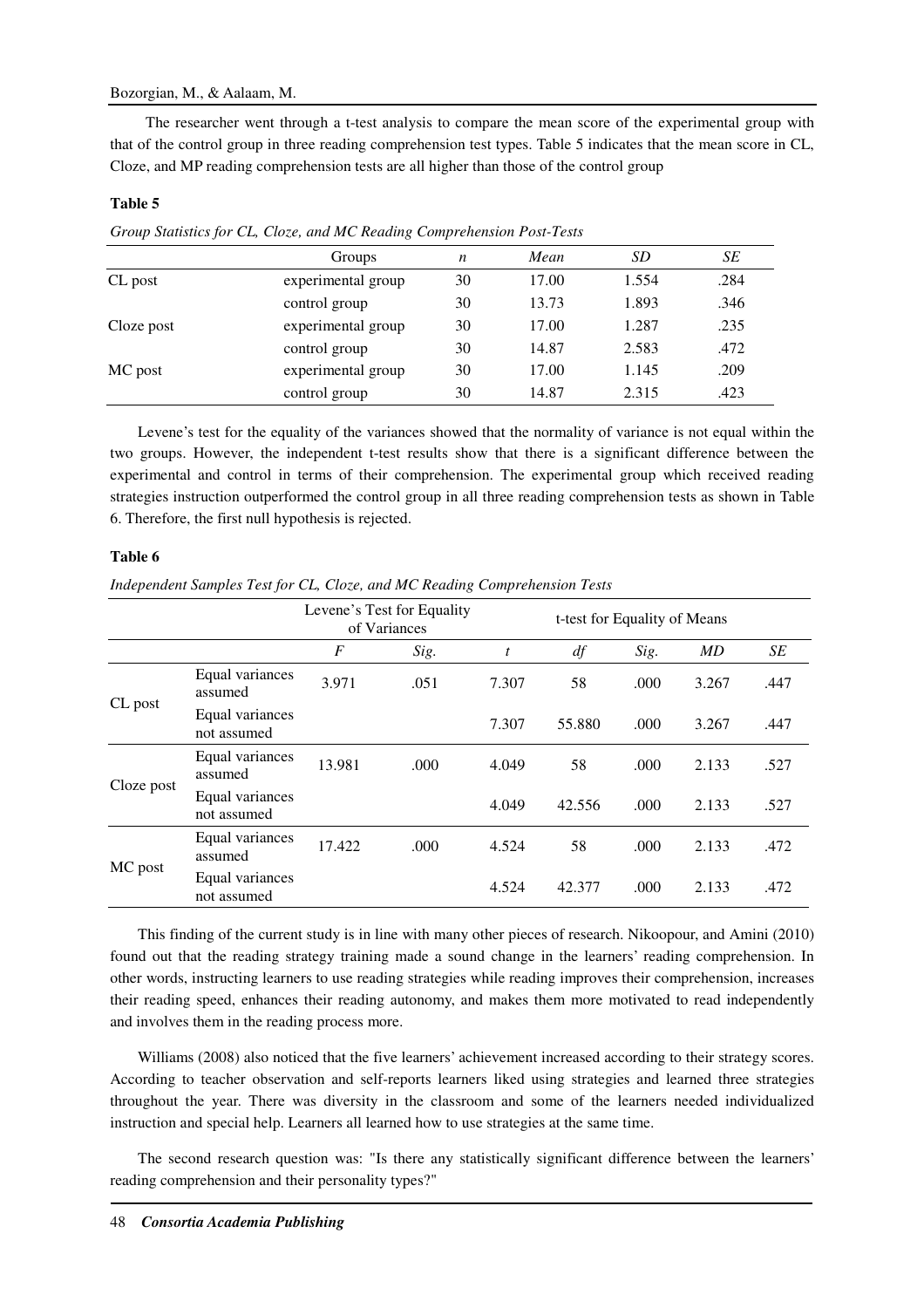According to Table 7, the participants of different personality types did not show any significant differences in their reading comprehension pretests; that is, in all three types of reading comprehension tests, the difference is not significant.

|           |                | SS      | df | Mean Square | F     | Sig. |
|-----------|----------------|---------|----|-------------|-------|------|
|           | Between Groups | 37.984  | 9  | 4.220       | 1.156 | .343 |
| CL pre    | Within Groups  | 182.599 | 50 | 3.652       |       |      |
|           | Total          | 220.583 | 59 |             |       |      |
|           | Between Groups | 60.286  | 9  | 6.698       | .745  | .666 |
| Cloze pre | Within Groups  | 449.448 | 50 | 8.989       |       |      |
|           | Total          | 509.733 | 59 |             |       |      |
|           | Between Groups | 60.243  | 9  | 6.694       | 1.113 | .371 |
| MC pre    | Within Groups  | 300.607 | 50 | 6.012       |       |      |
|           | Total          | 360.850 | 59 |             |       |      |

*ANOVA Results for CL, Cloze, and MC Tests as Pretests* 

The ANOVA results in Table 8 showed that the difference between the participants' personality types and their reading comprehension is significant in cl-test, and multiple-choice test; however, such difference in reading cloze test is not significant.

It is concluded that personality type functioned as a mediator variable and during the treatment, participants of various personality types showed statistically significant difference in their reading comprehension.

|            |                | SS      | df | Mean Square | F     | Sig. |
|------------|----------------|---------|----|-------------|-------|------|
|            | Between Groups | 91.811  | 9  | 10.201      | 2.107 | .046 |
| CL post    | Within Groups  | 242.122 | 50 | 4.842       |       |      |
|            | Total          | 333.933 | 59 |             |       |      |
|            | Between Groups | 37.945  | 9  | 4.216       | .776  | .639 |
| Cloze post | Within Groups  | 271.788 | 50 | 5.436       |       |      |
|            | Total          | 309.733 | 59 |             |       |      |
|            | Between Groups | 83.532  | 9  | 9.281       | 2.604 | .015 |
| MC post    | Within Groups  | 178.201 | 50 | 3.564       |       |      |
|            | Total          | 261.733 | 59 |             |       |      |

**Table 8** 

**Table 7** 

*ANOVA Results for CL, Cloze and MC Tests as Posttests* 

As indicated in Table 10, the personality type of the learners did make a difference in their multiple-choice test and also cl-test, but in cloze test, participants with different personality types performed similarly.

A significant number of studies have delved into the possible relationship between EFL learners' personality types and different other variables that may have a prominent role in learners' success or failure. For example, Cohen (2008) in his study indicated that there appeared to be some correlation between specific dichotomies of MBTI, ILS, and LP. In another study among Japanese learners of the United States.

The results of this study seem to be more in line with the result of the research carried out by Nosratinia (2011) in which it was reported that there is a relationship between MBTI personality types and learning style preferences of Iranian EFL learners. Since each personality type we have dominates our actions, and decisions, in this regard, tests are not an exception in our performance. In the same vein, it can predict our performance and success in the test we take. Therefore, the kind of test we take and the personality type we have both can play a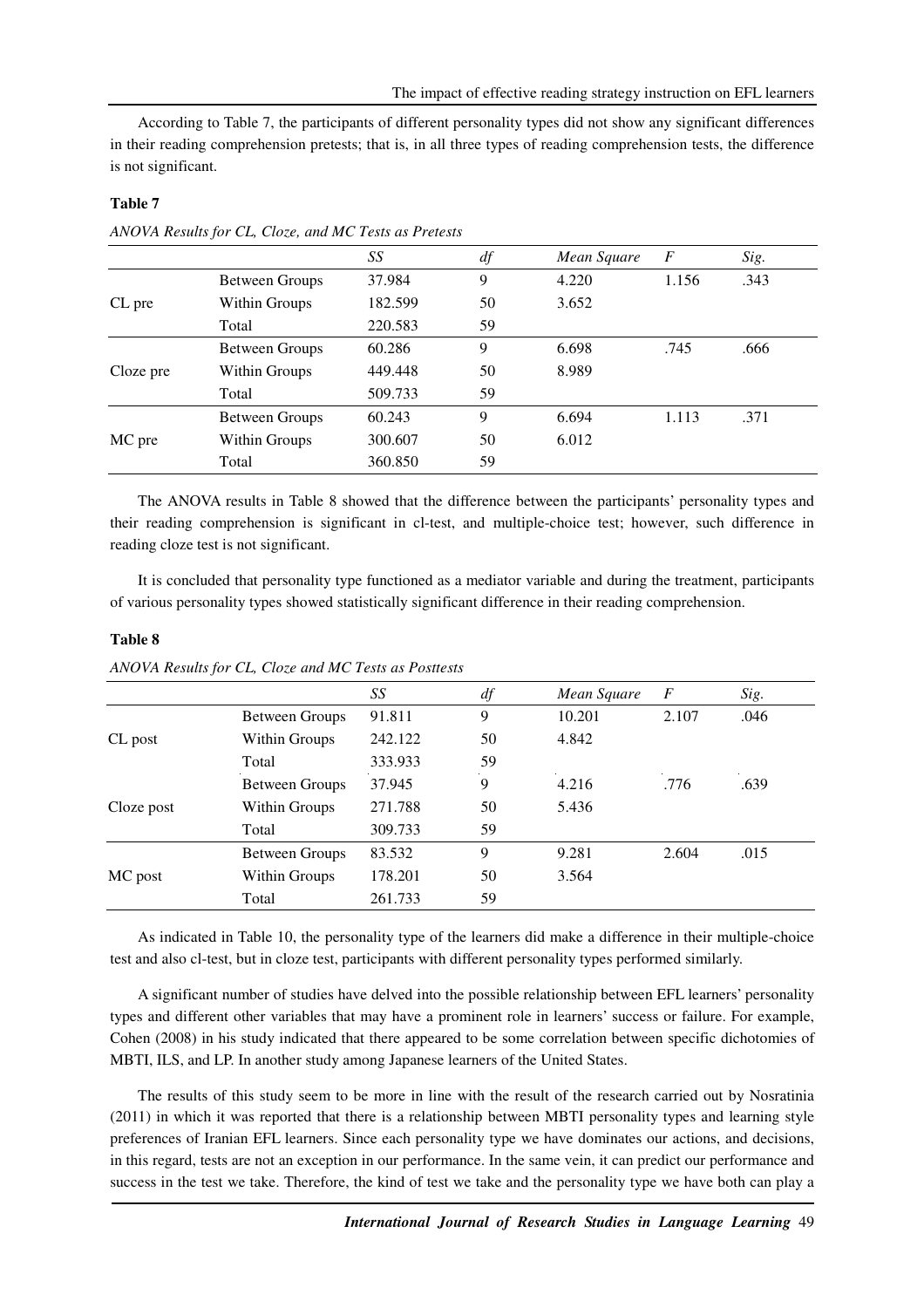vital role in our success or failure in a reading test.

The issue has been investigated very deeply all over the world and a lot of pieces of research have been carried out on it. For an example, Tabataba'ian and Zabihi (2011) conducted the same study. They observed that while cognitive strategies were used quite often in reading different types of texts, socio-affective strategies were not used at all.

The third research question was: What are the reading strategies preferred by EFL learners of different personality types? Table 9 shows that participants with different personality types are significantly different in their choice of metacognitive reading comprehension strategies, but not significantly different in cognitive and support strategies. Using ANOVA shows whether there is such a difference statistically or not.

## **Table 9**

|                       |                | SS       | df | Mean Square | $\overline{F}$ | Sig. |
|-----------------------|----------------|----------|----|-------------|----------------|------|
|                       | Between Groups | 572.139  | 9  | 63.571      | 1.918          | .071 |
| Meta. strategies post | Within Groups  | 1657.261 | 50 | 33.145      |                |      |
|                       | Total          | 2229.400 | 59 |             |                |      |
|                       | Between Groups | 1264.458 | 9  | 140.495     | 1.100          | .380 |
| Cog. strategies post  | Within Groups  | 6388.476 | 50 | 127.770     |                |      |
|                       | Total          | 7652.933 | 59 |             |                |      |
|                       | Between Groups | 124.044  | 9  | 13.783      | .629           | .767 |
| Sup. strategies post  | Within Groups  | 1096.140 | 50 | 21.923      |                |      |
|                       | Total          | 1220.183 | 59 |             |                |      |

*ANOVA results for the preference of reading strategies* 

However, to show where the difference lies, there is a need to a Post Hoc multiple comparison in which all the possible combinations of personality types are compared to one another in terms of their choice of reading strategies. Due to the lack of space and practicality reason, the table showing this is shown in Appendix.

The fourth research question was: Is there any statistically significant relationship between strategic and nonstrategic readers' reading comprehension in different test types?

As shown in table 10, the correlation coefficients of CL and Cloze tests with reading strategies before the instruction are not only low but also insignificant. It shows that strategies instruction had a considerable effect on learners' Cl and Cloze tests' results. However, the statistical significance of the correlation coefficients reported in the output above shows that the learners did well on the post-tests of multiple choice reading comprehension test which is because of the impact of the strategies instruction. The significance levels reported for all three different strategies (.026, .036, .019) are less than 0.05 which means that the hypothesis is rejected and there is a significant difference between strategic and nonstrategic learners' reading comprehension in different test types.

## **Table 10**

*Correlations between CL, Cloze, and MC Tests Results Before and After the Treatment* 

|            |                     |      | Metacognitive | Cognitive |          | Support |          |
|------------|---------------------|------|---------------|-----------|----------|---------|----------|
|            |                     | pre  | Post          | Pre       | post     | Pre     | post     |
|            | Pearson Correlation | .185 | $.549**$      | .023      | $.623**$ | $-.028$ | $.629**$ |
| CL test    | $Sig. (2-tailed)$   | .157 | .000          | .860      | .000     | .832    | .000     |
|            | Pearson Correlation | .140 | .299*         | .020      | $.402**$ | .070    | .397**   |
| Cloze test | $Sig. (2-tailed)$   | .286 | .020          | .877      | .001     | .593    | .002     |
|            | Pearson Correlation | .198 | $.287*$       | .042      | $.271*$  | $-.081$ | $.303*$  |
| MC test    | $Sig. (2-tailed)$   | .130 | .026          | .749      | .036     | .539    | .019     |

*Note.* \*Correlation is significant at the 0.05 level (2-tailed). \*\*Correlation is significant at the 0.01 level (2-tailed).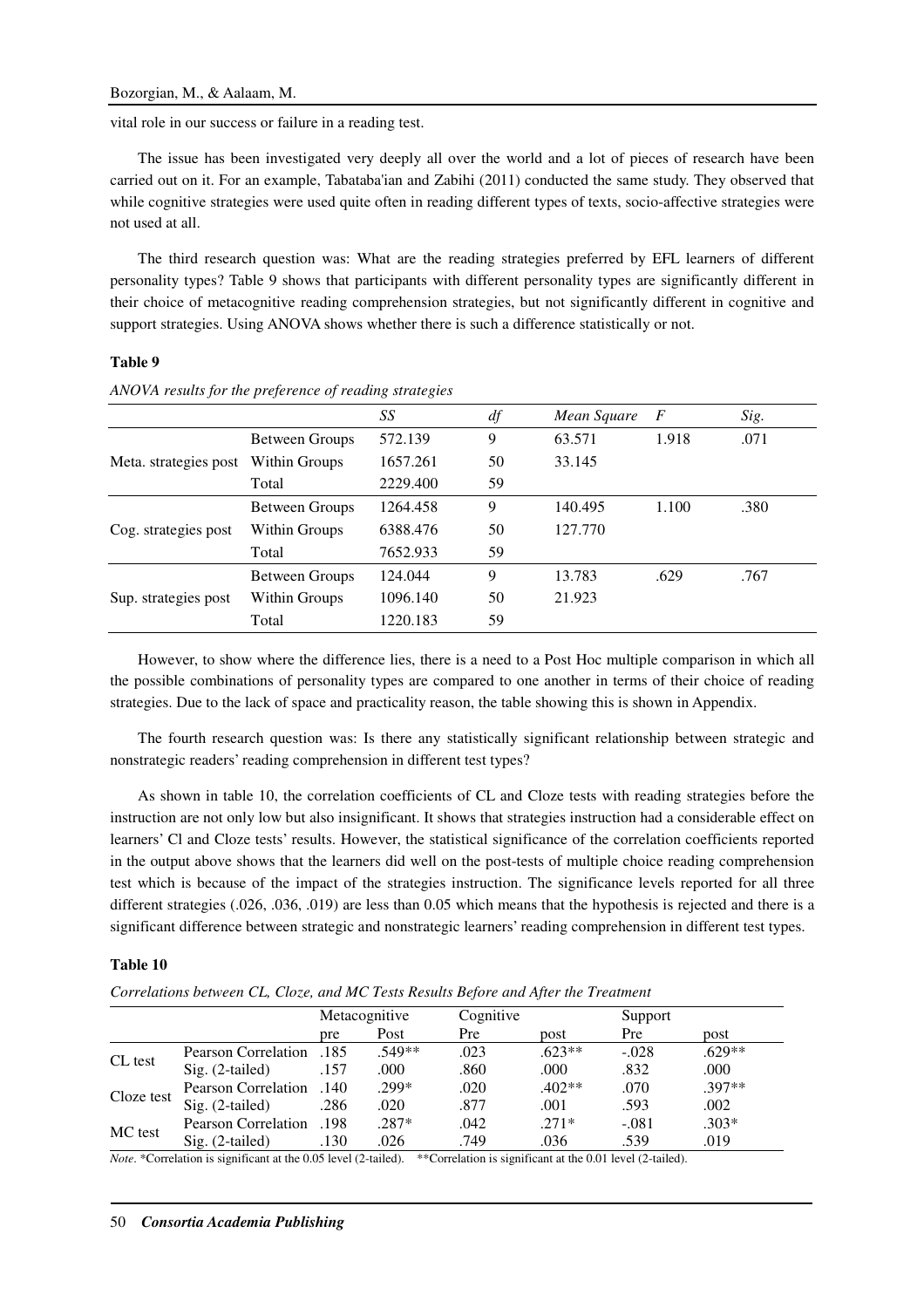The fifth question was: What kinds of reading strategies do EFL learners mostly utilize?

As the figure 1 depicts, Iranian EFL learners tend to use metacognitive strategies more than cognitive and support strategies. The second most frequent strategies are cognitive strategies, and obviously support strategies are used the least.



Figure 1. *Reading strategies used by Iranian EFL learners*

### **4. Conclusion**

The study of reading strategies and personality types and the role reading strategies and personality types play in language learning enjoy a rich literature separately. Nevertheless, few studies have ever compared their possible relationships, the effect of test format, as well as the possible effect of training on learners' reading strategies. Hence, this led the researcher to explore the effect of training on learners' reading strategies as well as to explore the potential relationship between reading strategies, reading scores, and personality types among Iranian learners. Accordingly, 60 English learners were asked to fill in a questionnaire which gauged their reading strategies and their reading scores as well as their personality types.

The collected data were analyzed using SPSS version 24. For the first research question which was aimed at finding the difference between control and experimental learners in terms of their reading strategies, a set of Paired Samples T-tests was run. For the second research question, possible relationships between learners' reading score and their personality types were investigated and the means of the scores of pre and posttests of the different personality types were tabulated. In the third research question, reading strategies preferred by EFL learners of different personality types were observed. Regarding the fourth question, the results of comparison of the reading comprehension tests before and after treatment showed that reading strategies instruction helped learners to have a better reading comprehension. Finally, in the last research question it was revealed that Iranian EFL learners tend to use metacognitive strategies as their first choice and cognitive and support strategies as their second and third choices of strategies for their reading comprehension.

This study provides the EFL discourse community with some findings in the realm of foreign language learning. The results of the aforementioned analyses revealed that Iranian English learners at institutions are mostly aware of metacognitive strategies and less aware of cognitive and support strategies. Further, learners with different personality types were found to perform differently in various forms of reading comprehension tests. Metacognitive strategies were found to be used more frequently by Iranian EFL learners.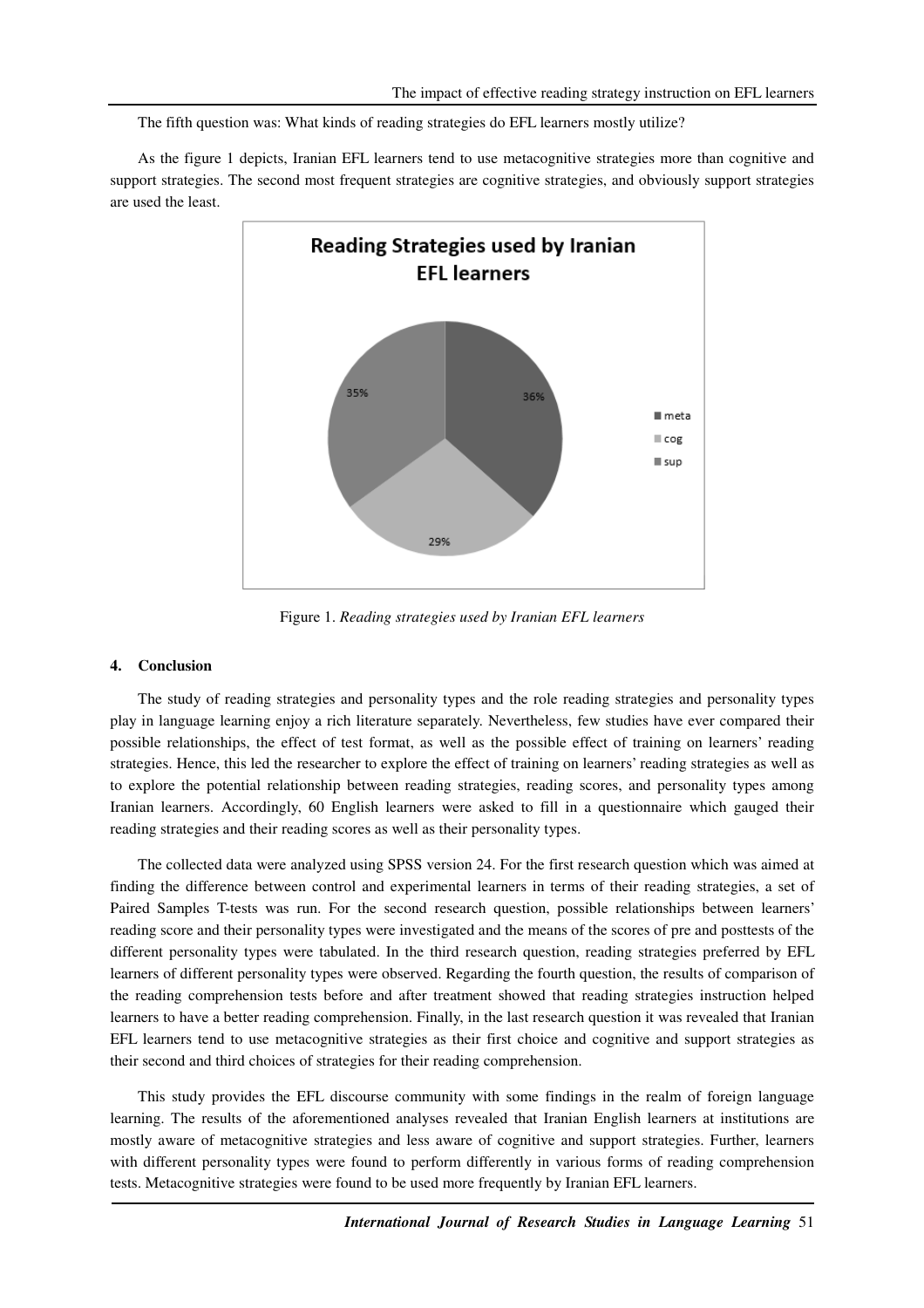#### *4.1 Pedagogical implications*

This study has several implications for the test developers, teachers and researchers. As the results indicated, personality type does have effects on learners' performance in reading comprehension tests. Therefore, it is believed that different test formats must be included in reading tests so that people who are better in one of these subscales are neither advantaged nor disadvantaged. Since fair assessment practice is the aim of testing and researchers all over the world are trying to develop fairer and more accurate tests, test developers must take care to integrate at least two types of tests in the reading comprehension tests they develop so that the tests assess performance of test takers more accurately and more fairly. The findings of this study help test developers and EFL teachers design reading comprehension tests that are free from sources of bias and treat test takers more equally. Teachers as test users must understand the qualities of the tests they use and their appropriateness in the context these tests are used. They must try to develop fairer tests which include all test formats. Therefore, it is important that the test format be known to the test takers; otherwise, they cannot perform well and the validity of the test will be under criticism.

#### *4.2 Suggestions for further research*

Obviously, no research effort is exhaustive in itself, and further research is needed to confirm, validate, and expand upon its results. Needless to say, the immediate study was just an endeavor to start a long, laborious way. Thus, several possible directions for future research have emerged from consideration of the study's procedure as following. First, the participants of the currents study were adult, elementary learners studying EFL at an institution setting; replications should be made using participants of diverse age groups, proficiency levels, and EFL locations. In addition, the number of participants in this study was limited to 60 learners; another research can be done on a larger population. Second, in other studies the age, the level of academic degree of teachers and the number of years they have experienced teaching can be considered as a control variable as well. Third, the significance of effects of strategies instruction on reading comprehension of the participants in the current study calls for the investigation of the impact on other language skills such as listening, writing and speaking. Further research should also consider carrying out other studies exploring the effect of personality types on learners' learning styles, thinking styles, cognitive styles, etc. and their performance on the different achievement tests. Finally, replication studies are advisable in order to permit greater confidence in the results.

### **5. References**

- Abbot, M. L. (2006). ESL reading strategies: Differences in Arabic and Mandarin speaker test performance. *Language Learning, 56*(4), 633-670. https://doi.org/10.1111/j.1467-9922.2006.00391.x
- Alderson, J. C. (2000). *Assessing reading.* UK, Cambridge: Cambridge University Press. https://doi.org/10.1017/CBO9780511732935
- Alfassi, M. (2004). Reading to learn: Effects of combined strategy instruction on high school learners. *The Journal of Educational Research, 97*(4), 171-184. https://doi.org/10.3200/JOER.97.4.171-185
- Anderson, N. J. (1991). Individual differences in strategy use in second language reading and testing. *The Modern Language Journal, 75*(4), 460-472. https://doi.org/10.1111/j.1540-4781.1991.tb05384.x
- Auerbach, E., Paxton, D. (1997). "It's not the English thing": Bringing reading research into the ESL classroom. *TESOL Quarterly, 31*(2), 237-261. https://doi.org/10.2307/3588046
- Bahri, H. (2003). *The relationship between personality type and learners' performance on the reading comprehension tests of the narrative and cause/effect texts* (Unpublished master's thesis). Tarbiat Modares University, Tehran, Iran.
- Barfarazi, F. (2008). *The difference among Iranian EFL learner's reading strategy preferences based on their personality types* (Unpublished master's thesis). Iran University of Science and Technology, Tehran, Iran.
- Block, E. (1986). The comprehension strategies of second language readers. *TESOL Quarterly*, *20*(3), 463-494.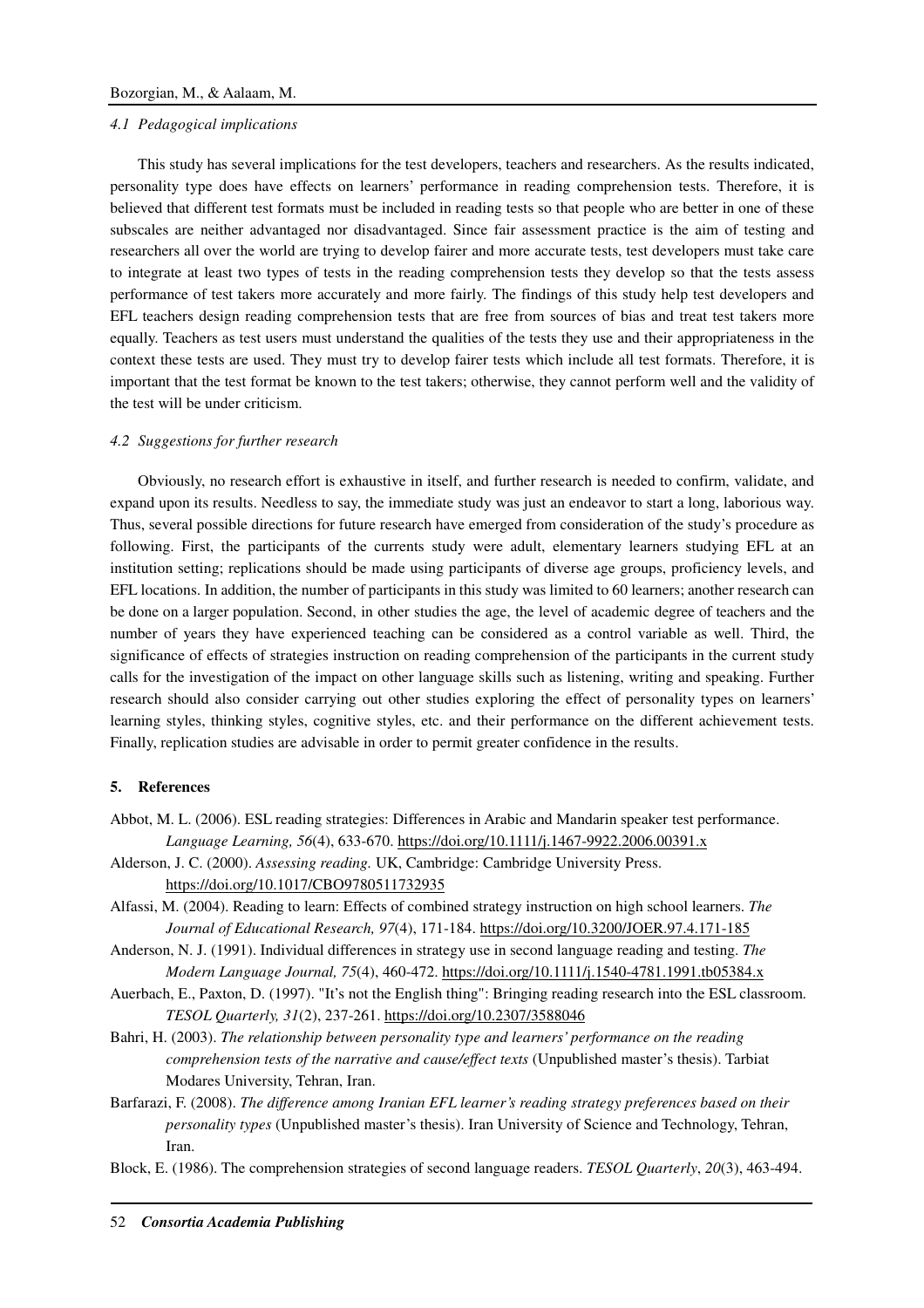https://doi.org/10.2307/3586295

- Block, E., (1992). See how they read: Comprehension monitoring of L1 and L2 readers. *TESOL Quarterly, 26*(2), 319–343. https://doi.org/10.2307/3587008
- Brown, H. D. (2001). *Teaching by principles: An interactive approach to language pedagogy.* New York, NY: Longman Publications.
- Chamot, A. (2005). Language learning strategy instruction: Current issues and research. *Annual Review of Applied Linguistics, 25*, 112-130. https://doi.org/10.1017/S0267190505000061
- Chastain, K. (1988). *Developing second-language skills: Theory and practice* (3<sup>rd</sup> ed). San Diego, CA: Harcourt College Pub.
- Cohen, J. J. (2008) *Learning styles of Myers-Briggs type indicator* (Unpublished master's thesis). Indiana State University, USA.
- Drucker, M. J. (2003). What reading teachers should know about ESL learners. *The Reading Teacher, 57*(1), 22-29.
- Garner, R., (1987). *Metacognition and reading comprehension*. Norwood, NJ: Ablex.
- Gillet, J. W., Temple, C. A., Crawford, A. N., & Cooney, B. (1990). *Understanding reading problems: Assessment and instruction*. Scott Foresman/Little, Brown Higher Education.
- Gough, P., Ehri, L., and Treiman, R. (Eds.). (1992). *Reading acquisition*. Hillsdale, NJ: Erlbaum.
- Grabe, W., (1991). Current developments in second language reading research. *TESOL Quarterly*, *25*(3), 375-406. https://doi.org/10.2307/3586977
- Iverson, K. J. (2005). *The instruction of language learning strategies to low proficiency ESL learners.* (Unpublished doctoral dissertation). Hamline University, Minnesota, USA.
- Khoshsima, H., & Pourjam, F. (2014). A comparative study on the effects of cloze tests and open-ended questions on reading comprehension of Iranian intermediate EFL learners. *International Journal on Studies in English Language and Literature*, *2*(7), 17-27.
- Klein-Braley, C. (1985). A cloze-up on the C-test: A study in the construct validation of authentic tests. *Language Testing, 2*(1), 76-104. https://doi.org/10.1177/026553228500200108
- Lucas, D. J. (2007). *Personality type (MBTI) relationship to performance and satisfaction in web-based instruction (WBI)* (Unpublished doctoral dissertation). North California State University.
- McGregor, P. (1997). *Using Myers-Briggs type indicator to facilitate learner learning* (Unpublished doctoral dissertation). University of Regina, Saskatchewan, Canada.
- Mohr, K. (2004). English as an accelerated language: A call to action for reading teachers. '*The Reading Teacher, 58*(1), 18-26. https://doi.org/10.1598/RT.58.1.2
- Mokhtari, K., & Reichard, C. (2002). Assissing students' metacognitive awareness of reading strategies. *Journal of Educational Psychological, 94*(2), 249-259. https://doi.org/10.1037/0022-0663.94.2.249
- Mousavi, S.A. (2002). *An encyclopedic dictionary of language testing* (3rd ed). Taipei, Taiwan: Tung Hua Book Company.
- Munby, J. (1968). *Read and think.* Harlow: Longman.
- Myers, I. B., McCaulley, M. H., Quenk, N. L., & Hammer, A. L. (1998). *Manual: A guide to the development and use of the Myers-Briggs Type Indicator.* Palo Alto, CA: Consulting Psychologist Press.
- Nikoopour, J., & Amini Farsani, M. (2011). On the relationship between language learning strategies and personality types among Iranian EFL learners. *Journal of English studies*, *1*(1), 81-101.
- Nosratinia, M. (2011). *The effect of personality type, learning styles, and strategies on Iranian M.A. EFL learners.* Paper presented at the Conference of Teaching and Learning, Tehran, Iran.
- Oxford, R. L. (1990). *Language learning strategies: What every teacher should know.* New York, NY: Newbury House.
- Quenk, N. (2000). *Essentials of Myers-Briggs type indicator assessment.* New York, NY: John Wiley & Sons.
- Saadinam, R. (2004). *The relationship between learner variables and reading strategy use of Iranian EFL learners* (Unpublished master's thesis). Az-Zahra University, Tehran, Iran.
- Sharp, A. (2004). Language learning and awareness of personality type in Chinese settings. *Asian EFL Journal*, *6*(2), 1-13.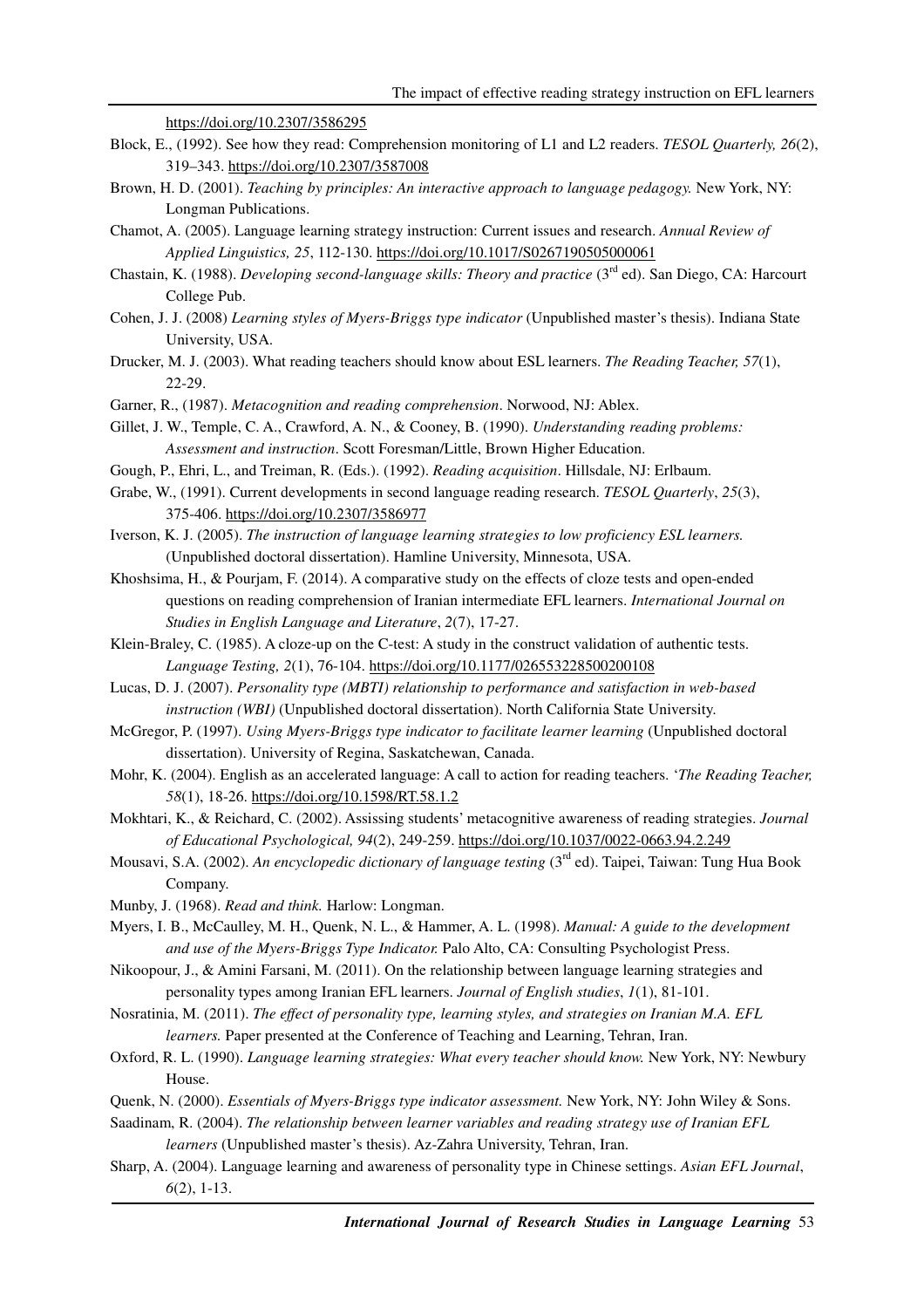Simmons, S. M. (1989). PSRT- A reading comprehension strategy. *Journal of Reading, 32*(5), 419-427.

- Singhal, M. (2001). The reading proficiency, reading strategies, metacognitive awareness and L2 readers. *The Reading Matrix, 1*(1). Retrieved from http://www/readingmatrix.com/articles/singhal/index.html
- Snow, C. E. (2002). *Reading for understanding: Toward an R & D program in reading comprehension.* Santa Monica, CA: Rand.
- Song, M.-J.. (1998). Teaching reading strategies in an ongoing EFL university reading classroom. *Asian Journal of English Language Teaching, 8*(1), 41-54.
- Stronge, J. H. (2002). *Qualities of effective teachers.* Alexandria, VA: Association for Supervision Curriculum Development.
- Tabataba'ian, M. S., & Zabihi, R. (2011). Strategies used by four Iranian EFL learners in reading ESP and GPE texts: A think-aloud case study. *World Journal of English Language*, *1*(1), 53-62.
- Wei, Y. (2005). *The relationship between phonological awareness and reading ability of Thai learners in English and Thai primary schools of Thailand* (Unpublished doctoral dissertation). University of Maryland, College Park: MD.
- Williams, P. M. (2008). *The effects of teaching reading strategies on achievement and attitude* (Unpublished masters' thesis). Southwest Minnesota State University.